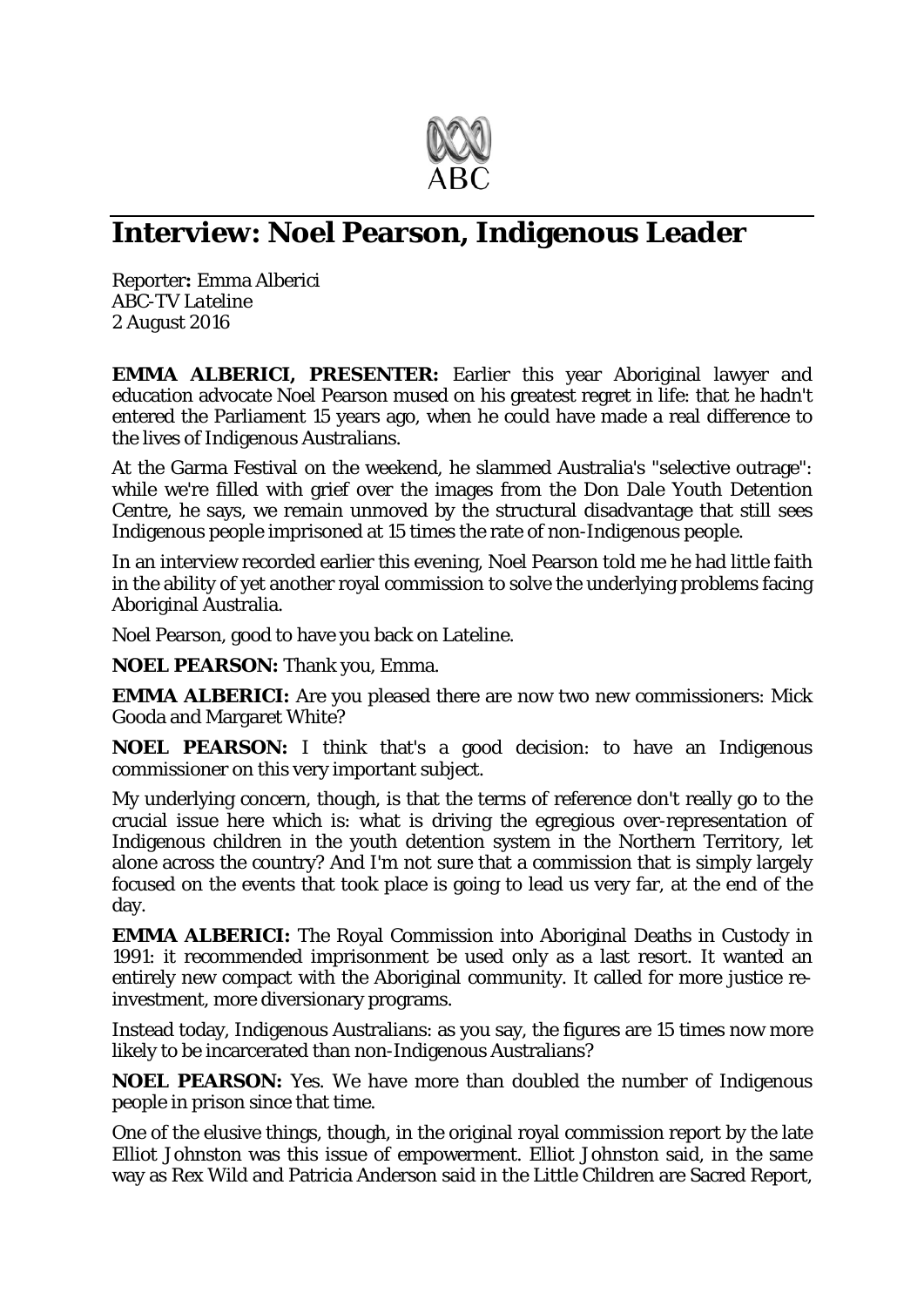"We've got to find the means of empowering Indigenous people to take charge of their own." Because at the end of the day, unless Indigenous parents, communities and families are empowered, we are not going to see a real change in these numbers.

And I suppose part of my dismay with these events concerning Don Dale - and you know, absolutely, I share everybody's distress about it. I absolutely do and I don't want to be seen to be derogating from that. But I have to say: we can't allow as Australians our outrage to be selective.

We should be outraged about those things that are driving the large numbers of those tragic juveniles, who were once little babies, who were once little toddlers and who have ended up with a bag over their head, being abused in an institution.

I'm interested in the question of: how do we stop these children from entering that system? How do we make sure that the children are protected at the earliest stages from ever leading that kind of life?

And I can tell you, those kids with the bag over their heads in the institutions that are coming in and out of Townsville and Aurukun or Don Dale and Yirrkala: those kids are going to end up in prison, as sure as night turns to day.

And I've got to say that we're very good here in Australia at being outraged at the end consequence. But let's be outraged at the drivers of this. For example: if a child is hungry, we have got to make sure the money that the adults receive on behalf of that child is spent not on grog or gambling but on the child's nutrition. And of course, when you get into that territory, all of a sudden there is controversy about the absolute practical solutions that are needed so a child grows up healthy, cared for, can go to school.

**EMMA ALBERICI:** Are you proposing something again like the Intervention?

**NOEL PEARSON:** No, I'm not. We've never proposed the Intervention in Cape York. But can I tell you: we've been hoeing a hard road these past eight weeks trying to protect probably one of the most important reforms that we have: that is, fixing up the schools. The Aurukun situation that we've been in over the last six weeks has been an absolute travesty, because the Queensland State Government has scapegoated the school for a juvenile problem, a juvenile crime problem in that community, when in fact the school is probably the most compelling solution to that very problem.

**EMMA ALBERICI:** Early this year you accused the political system of failing Indigenous affairs. And you said, "Reform required strong Indigenous voices inside the political system." Are they there now?

**NOEL PEARSON:** I think - I'm very pleased with Pat Dodson's ascension to the Parliament and Linda Burney and other representatives there.

I think at the end of the day, though, that this structural empowerment thing requires government to deal with communities on a more level playing field. That is why I have proposed that there be an advisory body to Parliament, made up of communities across Australia who can put a direct voice into the Parliament and into the Government about those policies that are too often failing us.

**EMMA ALBERICI:** Nigel Scullion had said in response to the Don Dale revelations that, in the past, the issue hadn't piqued his interest. How did you feel about that response?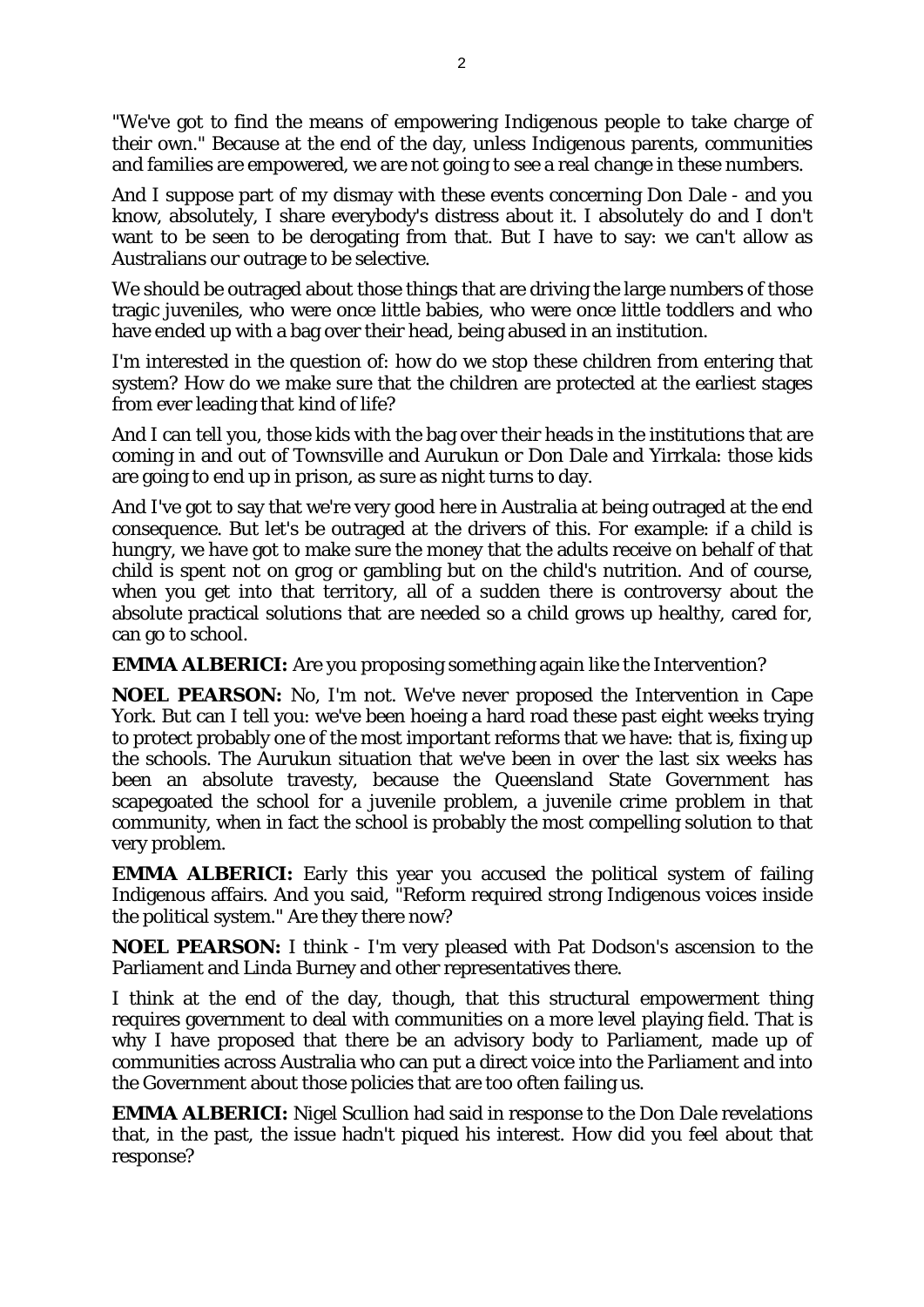**NOEL PEARSON:** Oh, you know, that was completely unfortunate. But it kind of... it spoke to the tenor of the times.

I think that we've grown so inured to the Indigenous problem here: this outrageous over-representation of our people in child protection. You could have an inquiry into any of those three projects: child protection, juvenile detention, imprisonment. The story leads from one to the other.

And I think Australians have become so inured to this problem that it is literally something that, unless you see very graphic images on television, we are largely unmoved. And can I say that the way in which we are moved, namely calling a royal commission yet again: we have had so many commissions of inquiry: the big one back in 1990.

But you think of all of the inquiries that have taken place in relation to child protection: every jurisdiction in this country has had an inquiry into child protection. And what has it led to? The numbers still into seem to go northwards.

And the recommendations: the fundamental issue recommended by the royal commission back in 1990 about the empowerment of Indigenous people so that we take charge. But you see, in Cape York Peninsula we talk about taking charge as being Indigenous responsibility. Blackfellas have got to take charge and take responsibility for their own children. And of course government has to work in partnership with us and support us in every way.

But that part of the message really struggles to get traction in Australia. When we say that Indigenous people should take responsibility for things: that is when we kind of divide camps. We are united in relation to the outrage about the end consequences, but we are divided over the question of, well, whether Indigenous responsibility is a crucial part of the solution. And I say it is, but to hoe that road is very, very difficult.

**EMMA ALBERICI:** On the issue of constitutional recognition: you are on the Prime Minister's Referendum Council. How do you avoid a result now that amounts to meaningless symbolism?

**NOEL PEARSON:** Well, I think that... The important point is that we've got to get the balance right between an important moment for the country to recognise the Indigenous people, but also to have the practical benefit.

See, meaningless symbolism is not going to change anything. It is not worth doing something that is simply symbolic. I call it kind of a putting a little plaque into the Constitution: a kind of "We acknowledge the traditional owners of Australia" or something. A plaque's not going to do anything.

Rather, I propose a modest enabling hook or enabling clause: a provision, one of which I've been championing offer the last two years, which is an advisory body. We need to have a voice. It is probably the most important thing.

**EMMA ALBERICI:** You mean at the Federal Government level?

**NOEL PEARSON:** A voice to the Commonwealth Parliament and to the Federal Government.

**EMMA ALBERICI:** Ken Wyatt says Bill Shorten has stepped way from bipartisanship by discussing the possibility of a treaty?

**NOEL PEARSON:** Well, there is a treaty discussion going on in the State of Victoria. And you know, this whole issue of constitutional recognition at the